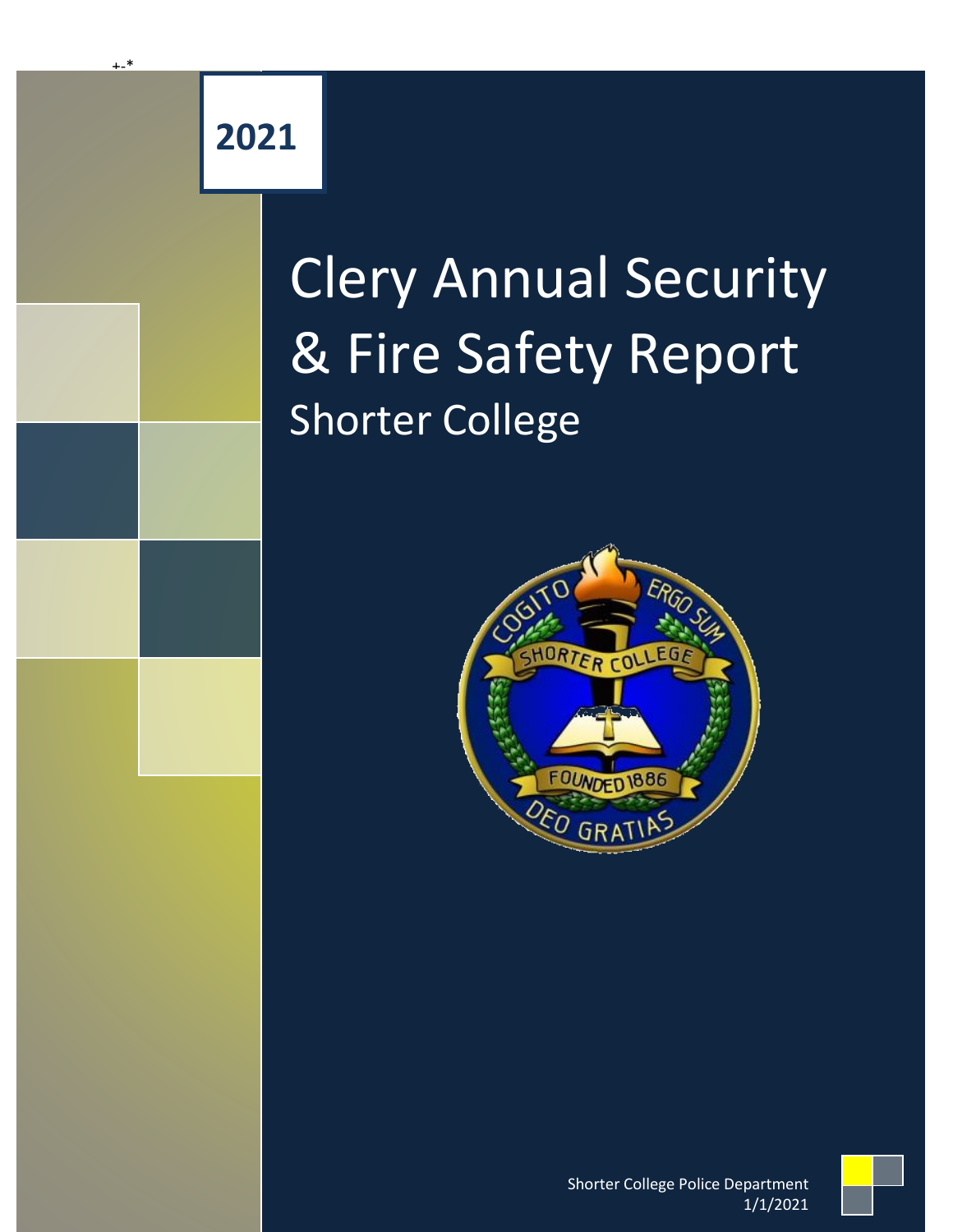## *Clery Annual Security & Fire Safety Report*

# **2021**

*Prepared by the Shorter College Police Department October 2021 Clery Annual Security & Fire Safety Report 1*

### **Chief's Welcome**

*O*n behalf of the members of the Shorter College Police Department, I would like to extend to you our greetings. The safety and well-being of our students, staff, faculty, and visitors are our top priority. Each year, we publish this guide to provide you with essential information regarding the college's police and public safety services, programs, and policies as well as statistics about the occurrence of crime on and around our campus. Along with the support of other departments, the men and women of the Shorter College Police Department (SCPD) are dedicated to maintaining a safe and pleasant environment to live, work, and learn. A truly safe campus, however, can only be achieved through the cooperation of all students, faculty and, staff. This police-citizen partnership is vital to our overall community policing philosophy.

This publication is but a small part of our effort to keep our campus community informed. We encourage you to review it carefully and, in particular, the crime prevention tips that we have included. Personal safety is a responsibility of each and every one of us and we very much need your assistance to help keep our campus a safe environment. The SCPD is committed to providing the highest level of professional law enforcement and public safety services possible to our community. Your feedback will assist us in ensuring that this level of service is consistently attained. Your comments and suggestions are always welcome. Please contact me or any member of my senior staff, listed below, if we can be of service to you. You may contact us at (501) 492- 8456

Dwayne Hines *Director of Public safety*

and with friends, and report suspicious behaviors to appropriate staff. We can work together to promote a safe environment and make your stay an enjoyable one.

#### **Table of Contents**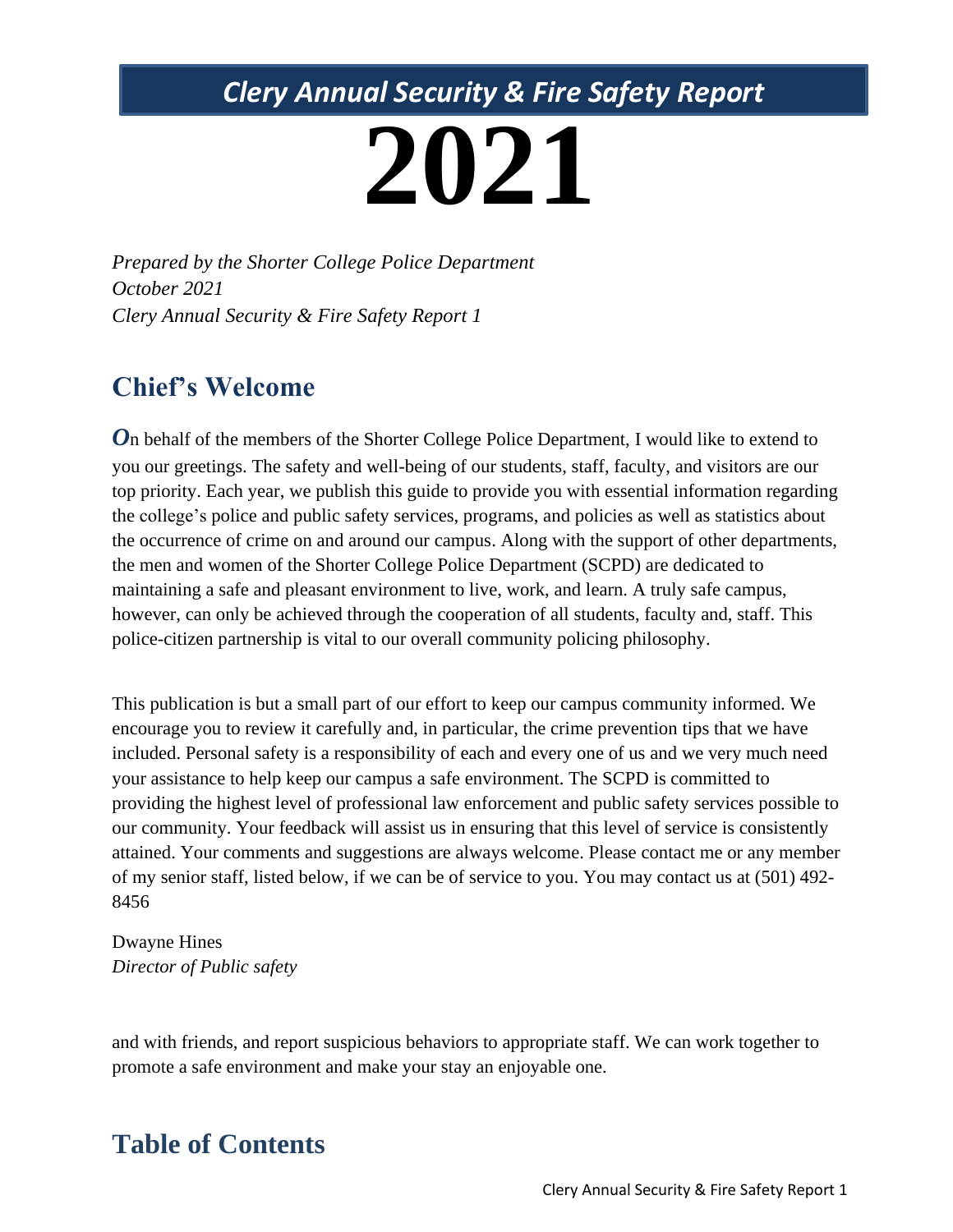| 10 |
|----|
|    |
|    |
|    |
|    |
|    |
|    |
|    |
|    |
|    |
|    |
|    |
|    |
|    |

## **The Clery Act**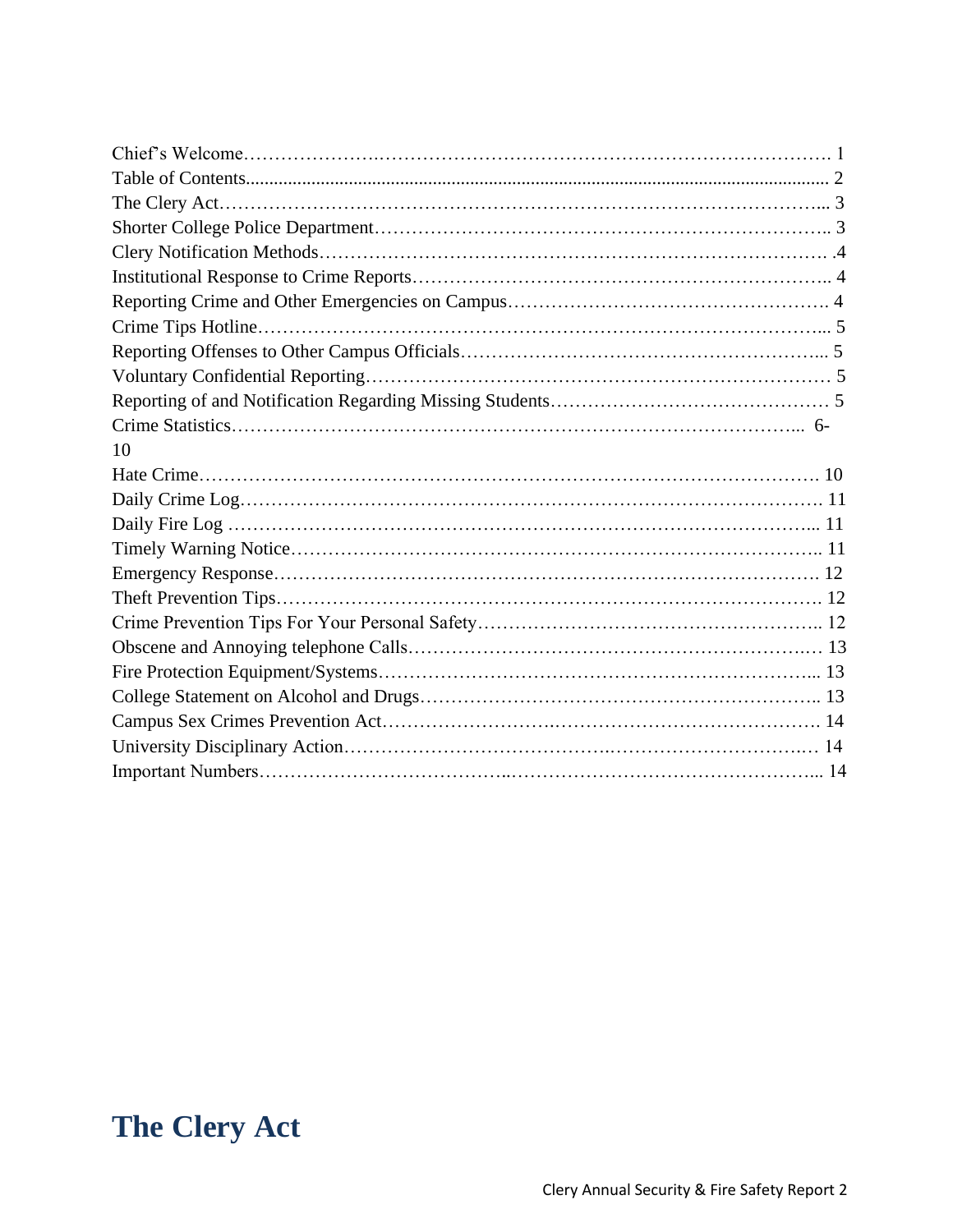The Jeanne Clery Disclosure of Campus Security Policy and Campus Crime Statistics Act, more commonly known as the Clery Act, requires institutions of higher education to distribute to all current and prospective students and employees two types of information: (1) Descriptions of policies related to campus security, and (2) Statistics concerning specific types of crimes. Amendments enacted in 1998 renamed Title II, which is now known as the "Jeanne Clery Disclosure of Campus Security Policy and Campus Crime Statistics Act". The amendments require the disclosure of crimes that are reported to police and campus officials other than police, along with a breakdown of locations of criminal activity to be specified as on-campus, noncampus, residence hall, or public property.

## **Shorter College Police Department**

The Shorter College Police Department (SCPD) is committed to providing quality service and protection to students, faculty, staff, and visitors of Shorter College. Shorter police officers are law enforcement officers of the State of Arkansas and are professionally trained and certified by the Arkansas Commission on Law Enforcement Standards and Training. The Department employs 3 fulltime employees including 3 sworn part-time police officers who have full investigative and arrest authority on the campus, contiguous streets and highways, and throughout the state of Arkansas when conducting official business of the College pursuant to A.C.A. 25-17- 305.

The SCPD is a service-oriented agency employing the philosophy of community policing within its jurisdiction. This philosophy is based upon the concept that police officers and the campus community as a whole can work together in creative ways to solve problems related to crime prevention. The primary focus of community policing is to foster positive interactions between the police, students, and staff. SCPD maintains and promotes respect for the individual rights and dignity of all persons and is dedicated to excellence in all of the services that are offered on a year-round basis. Shorter College officers are trained to understand the needs of students, faculty, staff and visitors. Police officers, equipped with two-way radios, patrol the campus by foot. Comments or suggestions are always welcome by contacting The SCPD Chief of Police at (501) 612-3967. Arkansas law permits SCPD officers to stop individuals suspected of criminal activity and question their identity, business, and destination. In addition, Shorter College Police may make arrests or issue a summons for traffic or criminal violations which are referred to the City or County Prosecutor. All members of the campus community are encouraged to cooperate fully with police personnel for the safety and convenience of everyone involved. Resistance to detention or arrest may result in a more serious charge. The SCPD maintains close working relationships with other local law enforcement agencies including the Little Rock Police Department, Pulaski County Sheriff's Office, and the Arkansas State Police community outreach initiatives.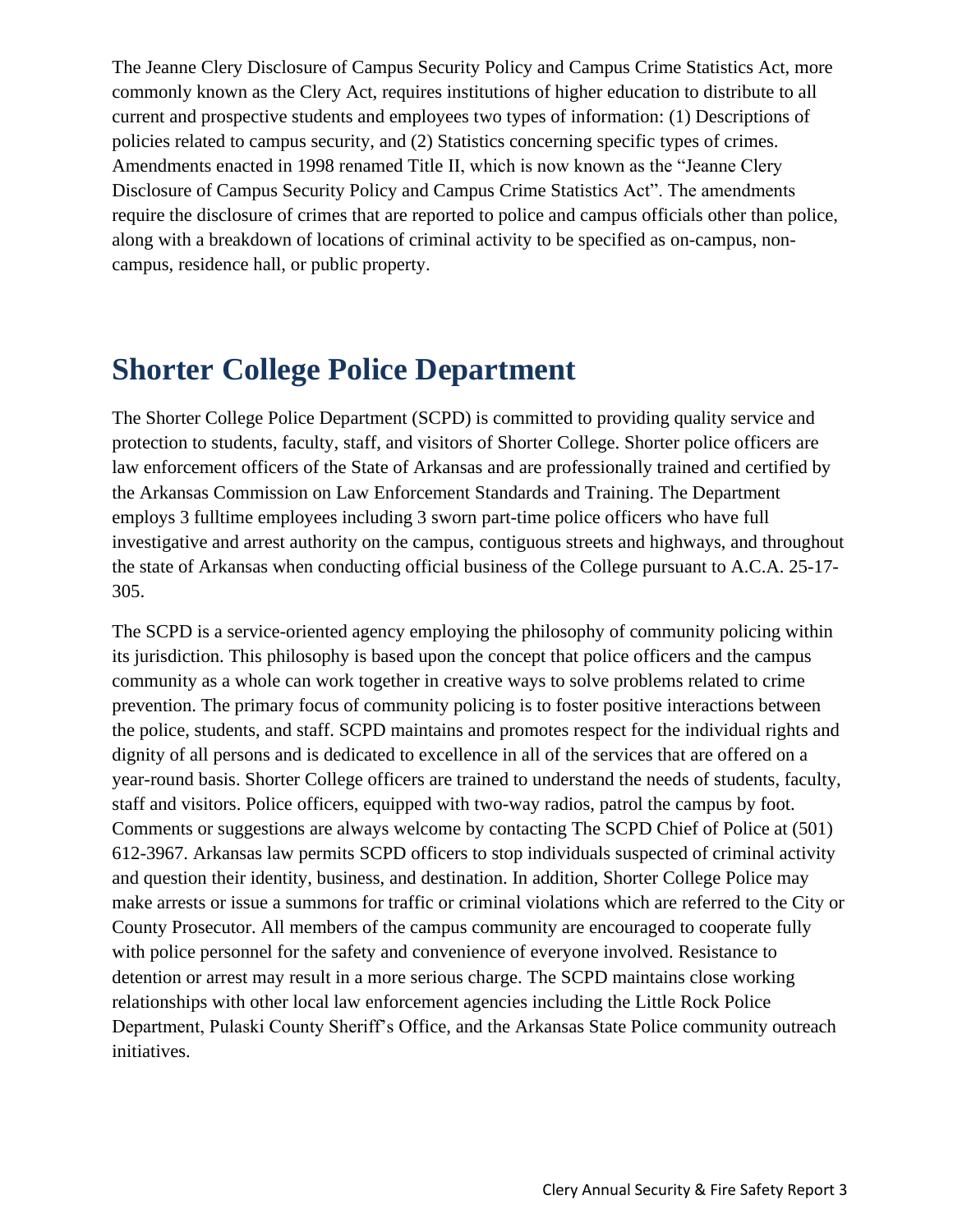## **Clery Notification Methods**

The *Clery Annual Security Report* is prepared and distributed by the SCPD and is the college's "student right to know" report. An updated hard copy is printed each year in September.

## **Institutional Response to Crime Reports**

Upon receipt of a call or other notification of a crime, a Shorter College police officer will be dispatched to handle the complaint. The officer will investigate each reported incident and prepare an initial report. Follow-up investigation will also be conducted by the SCPD's Criminal Investigations Division. The initial and follow-up police reports will be prepared Clery Annual Security & Fire Safety Report 5 for use by Shorter College's authorities, city, county or federal prosecutors, and other law enforcement agencies. Members of the community are reminded that it is important to report incidents promptly so that an investigation can be conducted promptly and evidence preserved. Offenses committed by students, faculty members, staff members, or visitors may be referred for criminal prosecution. Students, faculty members, and staff members also may be dealt with by the College through student or employee disciplinary proceedings which may impose sanctions up to and including expulsion of students and/or termination of employment. Both accusers and accused have the same opportunities to have others (advisor, attorney, witness) present during disciplinary proceedings.

## **Reporting Crime and Other Emergencies**

On campus general assistance can be obtained by calling (501) 374-6305. The web address for the SCPD is www.ShortercollegePD.com. Contact information for each member of the SCPD is located on the website. SCPD will respond as quickly as possible to any request for assistance, whether it is an emergency or not. Response time is based on current activity and the severity of the call. Crimes in progress, traffic accidents, and medical assists have a higher priority than other types of calls. It cannot be stated enough how important it is to promptly and accurately report crime, no matter where it occurs. If a crime is not promptly reported, evidence can be lost and/or a suspect could elude arrest. If a crime is not accurately reported, leads could be missed and an investigation could head the wrong direction. If you see a crime or emergency, promptly report it to SCPD and answer questions as accurately as you can. The investigation can only be as good as the information received. If you have knowledge of criminal activity or other emergencies, or if you are the victim of such, please contact SCPD or any campus official. Additionally, it is imperative that Shorter College community members who become aware of a crime or other safety hazard to immediately report such to the Shorter College Police Department for the purpose of a timely warning notice being made if necessary and for inclusion in annual crime statistics disclosures.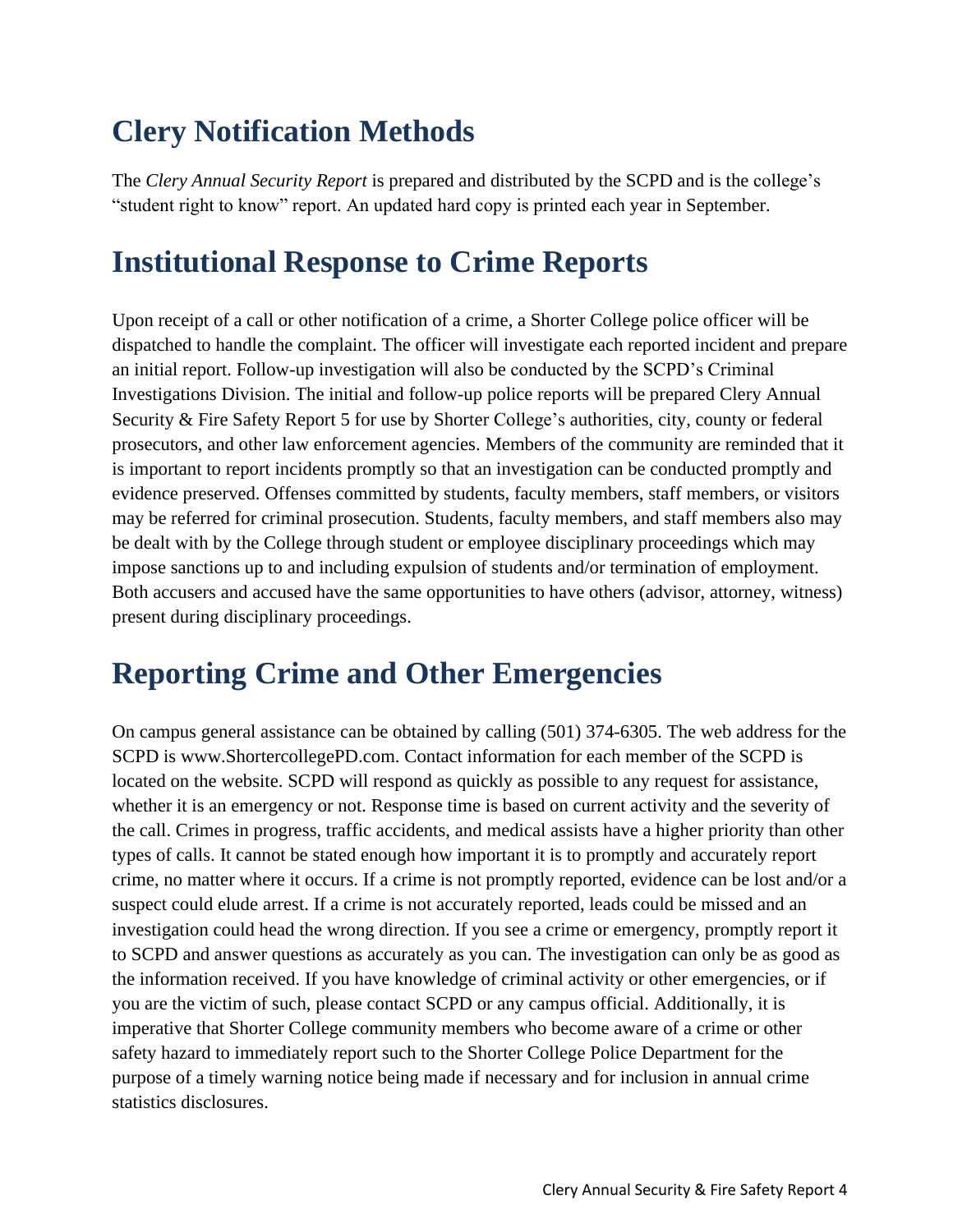## **Crime Tips Hotline**

Members of the Shorter College community who wish to anonymously report a crime may do so by calling and leaving a message on the Shorter College Police Department's at (501) 374-6305. Crime tips may also be submitted by email to **Security@shortercollege.net**. To report a crime in progress or an emergency please, call the SCPD immediately by dialing (501) 492-8456

## **Reporting Offenses to Other Campus Officials**

Victims of crime are encouraged to report the incident immediately to the Shorter Police Department. Victims of crimes are to report the incident immediately to the SCPD. Other campus offices/administrators to which offenses may be reported include:

- Student Advisor Kevin Hollamon (501) 703-4586
- Dean of Students Dr. Demetrius Gilbert (501) 374-6305 Ext. 202
- Office of the President  $(501)$  374-6305 Ext. 100

## **Voluntary Confidential Reporting**

If you are the victim of a crime and do not want to pursue action within the college system or the criminal justice system, you may still want to consider making a confidential report. With your permission, the Chief or a designee of SCPD can file a report on the details of the incident without revealing your identity. The purpose of a confidential report is to comply with your wish to keep the matter confidential, while taking steps to ensure the future safety of yourself and others. With such information, the university can keep an accurate record of the number of incidents involving students, employees and visitors; determine where there is a pattern of crime with regard to a particular location, method, or assailant; and alert the campus community to potential danger. While there are no policies in place concerning confidential reports of offense, reports field in this manner are counted and disclosed in the annual crime statistics for the institution as required by the Clery Act.

## "*Daily Crime/Incident Log*

*SCPD. The log includes the nature of the crime, the date reported, the date and time of occurrence, the general location of the crime*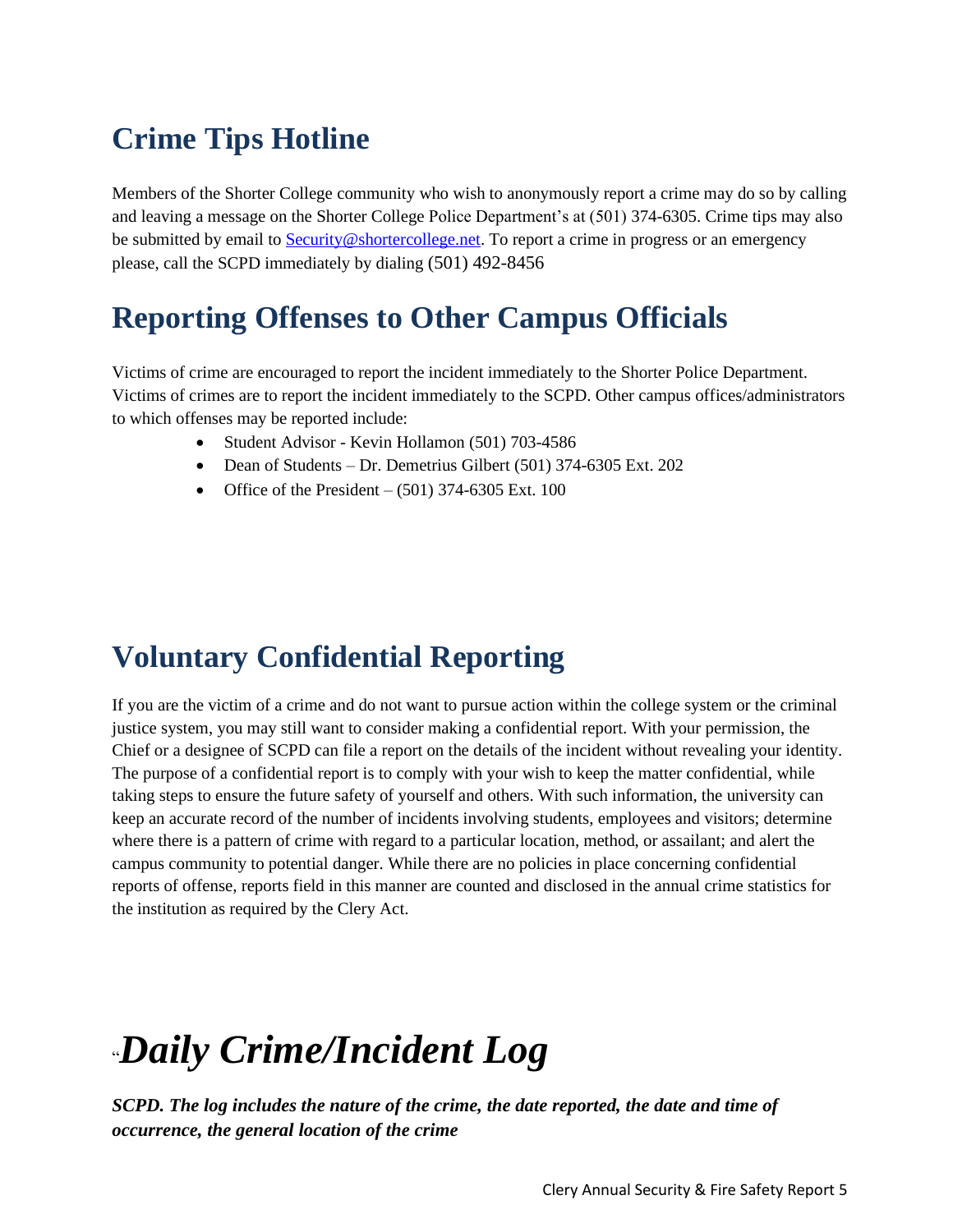| Incident# | <b>Date</b> | <b>Time</b>  | Nature of<br><b>Incident</b>   | <b>Location</b>          | Officer#             |
|-----------|-------------|--------------|--------------------------------|--------------------------|----------------------|
| 2021-001  | 02/16/2021  | $\vert$ 1100 | Loss of<br><b>Conciousness</b> | Sherman-<br><b>Tyree</b> | <b>Hubbard</b>       |
| 2021-002  | 08/21/2021  | 1330         | Slip/Fall                      | Parking<br>Lot           | <i><b>Esters</b></i> |

## *Daily Fire Log*

*A public log, as required by the Clery Act, is maintained at the SCPD Communications Center that summarizes reported fires that have occurred on campus or on property owned or controlled by the college. The log includes the nature of the fire, the date and time the fire occurred, and the general location of the fire.*

| <b>Date</b> | <b>Time</b> | <b>Location</b> | <b>Last Name</b> |
|-------------|-------------|-----------------|------------------|
| N/A         | N/A         | N/A             | N/A              |
|             |             |                 |                  |

## **Timely Warning Notice**

.

In an effort to provide timely notice in the event of a serious crime or event which may create a future concern for the safety and security of persons or property a blast email will be sent to all students, staff, and faculty indicating the nature of the emergency and any necessary action to be taken. In addition, it will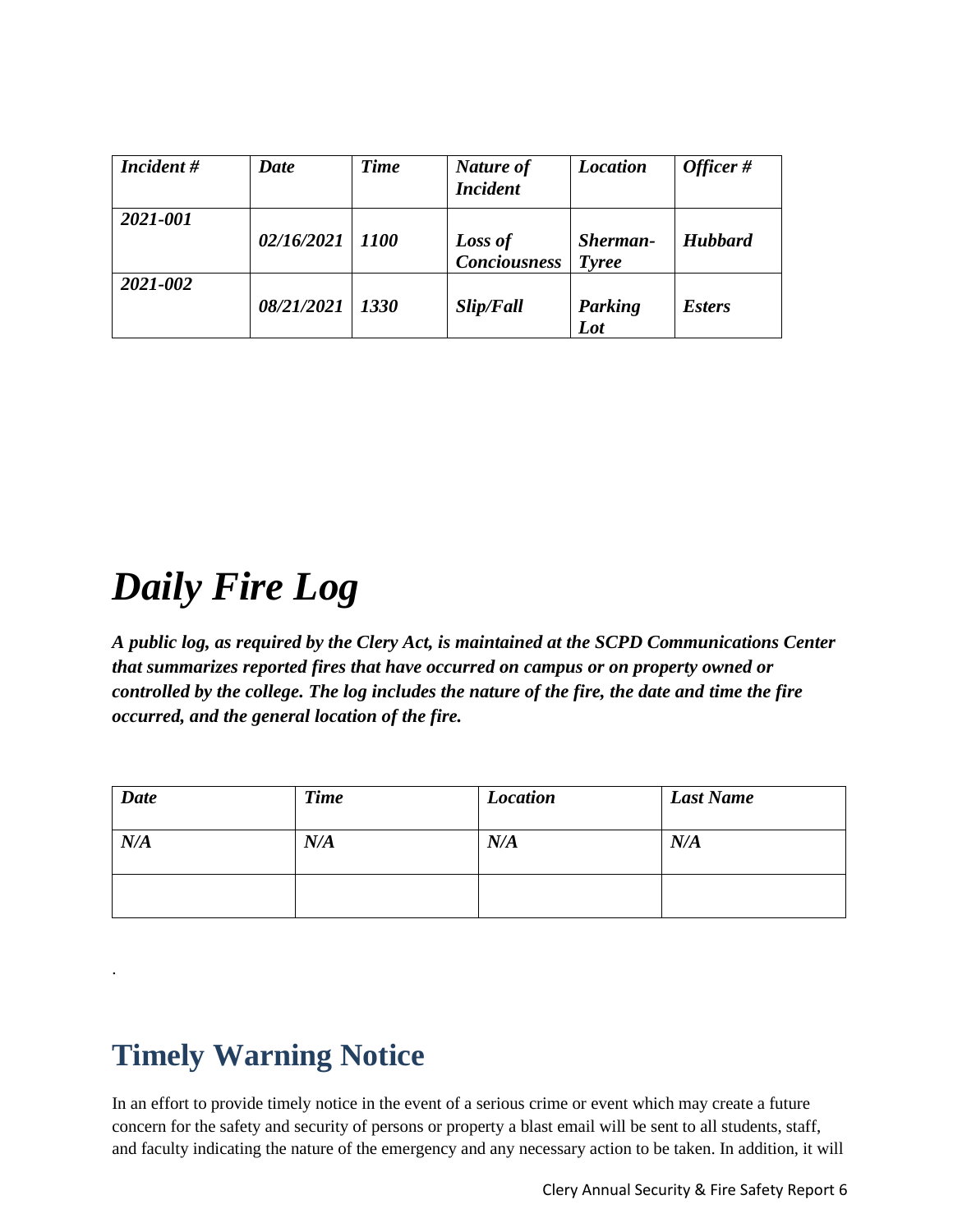also be released to the campus newspaper, radio station and other medias appropriate, and depending on the circumstances.

## **Emergency Response**

SCPD police officers and supervisors have received training in compliance with the National Incident Management System (NIMS)

## **Theft Prevention Tips**

•Always keep your door locked.

•In group residences, ask strangers to wait in the common areas while other friends are summoned.

• Lock your room door and windows when you leave (even if only for a minute) and take your keys with you.

•When moving in or out of the building, keep your room locked when you are out. Do not leave your car unlocked.

•Do not leave coats, books, or other valuable items in common areas.

• If you see or hear something suspicious, call the police immediately. Dial 911 or (501) 374-6305.

• Never keep large sums of money, jewelry, or other valuables.

## **Crime Prevention Tips For Your Personal Safety**

**SHORTER COLLEGE** wishes you a safe and enjoyable experience while on campus. The following is a review of programs, services, staff, facilities, and policies made available to promote a safe and secure environment in the Shorter College community. Safety is the primary responsibility of each community member. In order to promote a safe environment, it is important that students and staff lock their doors, not prop open doors, walk at night in well-lighted areas

•After dark, avoid unlighted, vacant or deserted areas. If you are being followed or see suspicious activity, move to a lighted building or area and attract the attention of other people. Dial 911 or use a blue light or elevator emergency phone to contact the Shorter College Police Department.

• Avoid walking alone after dark. Call the Shorter College Police Department to request an escort on the campus or adjacent areas. Walk with a friend or in a group.

• Avoid jogging alone – day or night.

•Never hitch a ride from a stranger.

- Be aware of your surroundings.
- Consider carrying a noise-making device (such as a whistle) with you.
- •Always have your keys in your hand and ready for use when you approach a locked door or vehicle.
- •Look around your vehicle and in the back seat before getting in.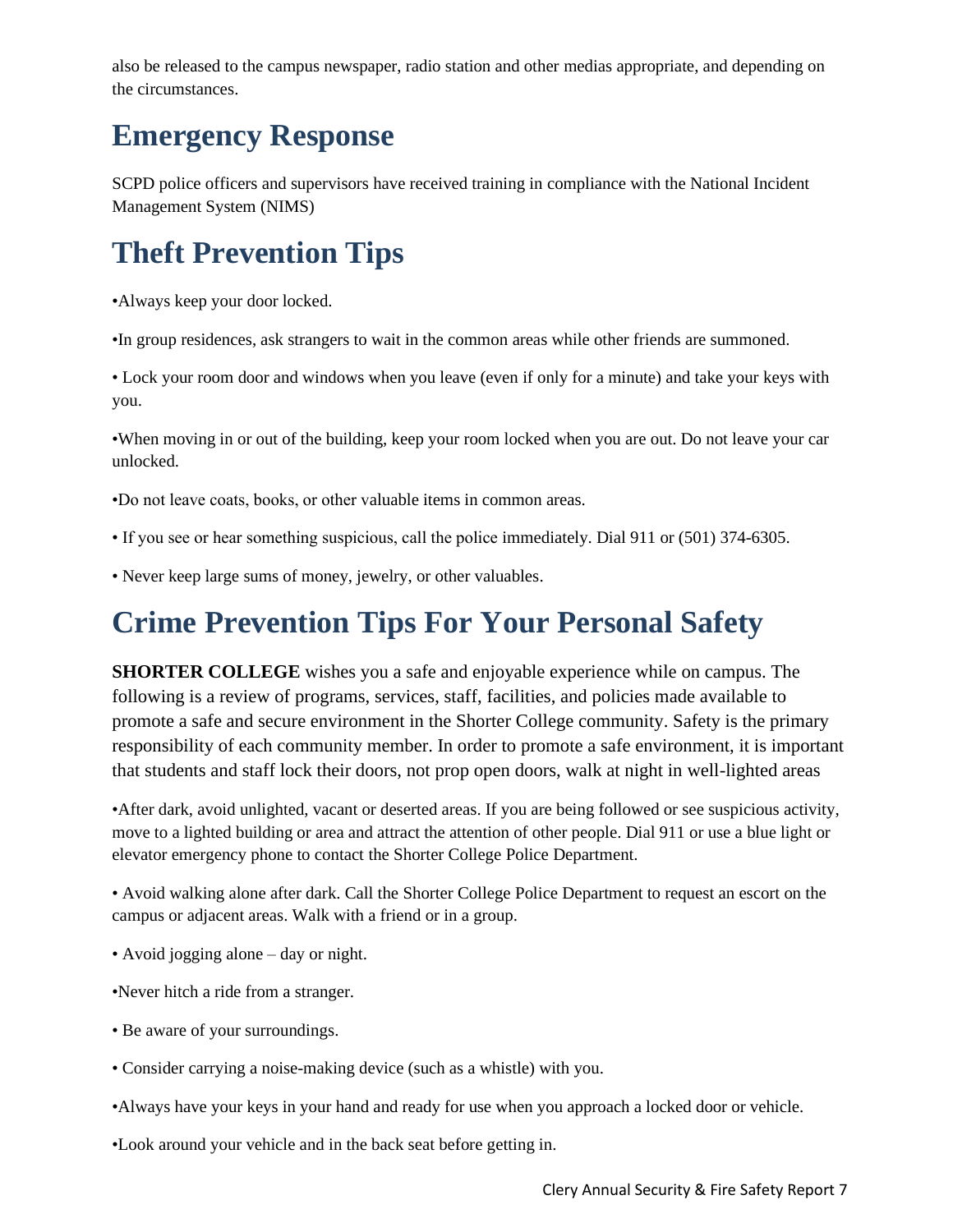• Drive on well-traveled streets; keep your doors locked. Make it a habit to lock your doors as soon as you get into your vehicle.

• If your vehicle breaks down, stay inside and open your window only slightly. If someone stops to help, stay inside and speak to them through the window – ask them to call for help.

## **Obscene and Annoying Telephone Calls**

•Hang up as soon as you realize the nature of the call.

• Use caller ID, your answering machine or voice mail to screen calls. Also, use an answering machine or voice mail to record an obscene or annoying caller for possible evidence.

• If you receive repeated calls, keep a log of the time and contents of the call(s). Listen for background noise that might help identify the location from which the call was initiated.

• Call the Shorter College Police Department for more assistance.

## **What to Do In the Event You Are Assaulted**

• Although your personal safety is maximized when you take precautions, you may still someday be the victim of a crime. Your reaction can affect whether or not you are physically harmed. You should think NOW about how you might react under a variety of circumstances. Are you prepared to scream and yell? Are you prepared to use physical force to resist?

• If you are faced with an armed criminal, cooperating with his or her demands may minimize the risk of injury. Avoid sudden movements and do what he or she demands.

• If you believe your life is in danger, use any defense you can think of (screaming, kicking, biting, and running). Your objective should be to get away.

#### **If you have been the victim of a sexual assault or rape, CALL THE SHORTER COLLEGE POLICE IMMEDIATELY**

## **Fire Protection Equipment/Systems**

The majority of college buildings are equipped with automatic fire detection and alarm systems that are constantly monitored by staff at SCPD.

## **College Statement on Alcohol and Drugs**

The college is committed to the maintenance of a drug and alcohol free work place and the encouragement of a standard of conduct for employees and students that discourages the unlawful possession, use or distribution of controlled substances and alcohol on its property or as a part of any of its activities. Therefore, the unauthorized or unlawful possession, use, manufacture, or distribution of controlled substances or alcohol on property of Shorter College or as a part of any of the college's activities is expressly prohibited. Off-campus activities sponsored by recognized student organizations must abide by all local and state laws.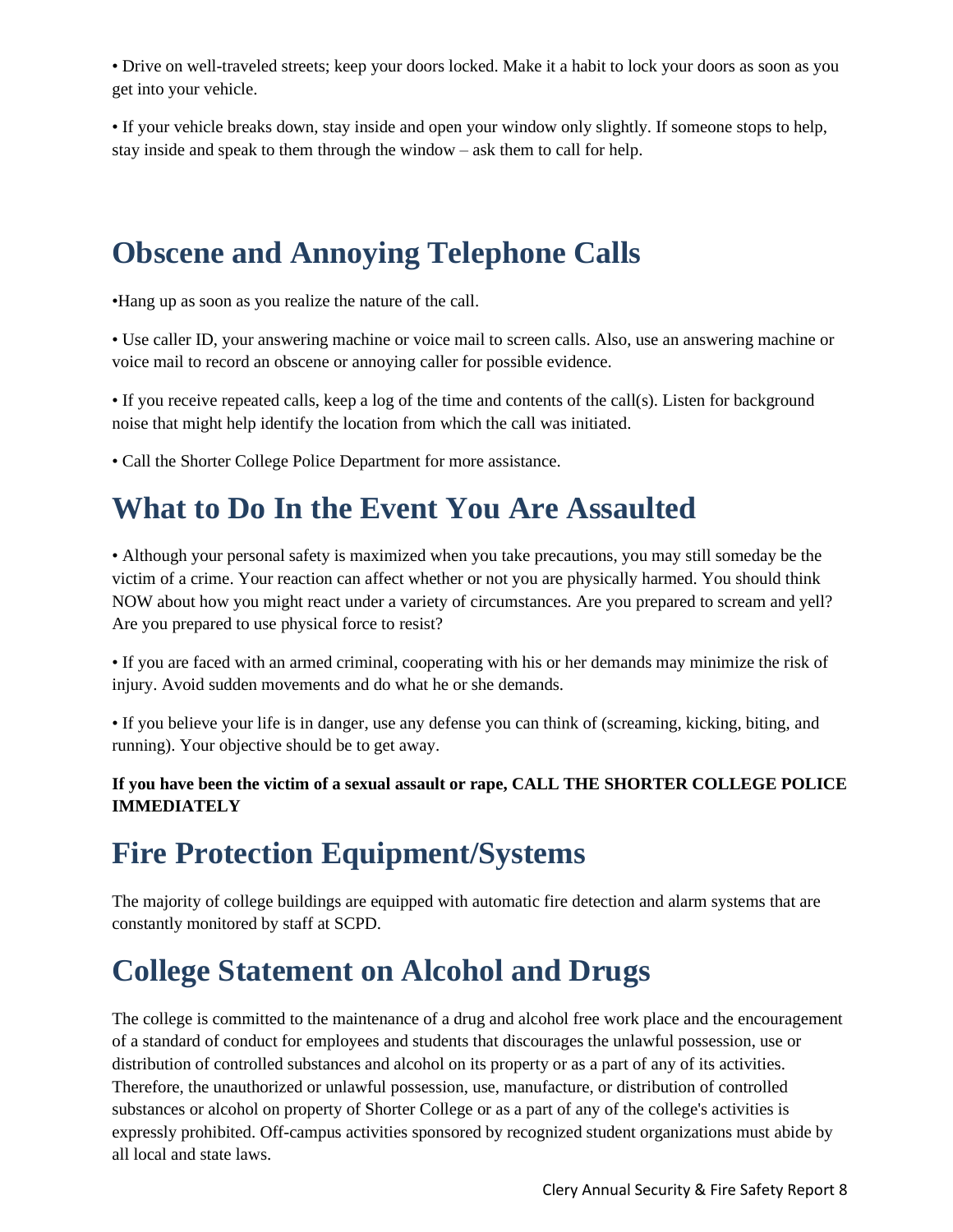## **Campus Sex Crimes Prevention Act**

The "Campus Sex Crimes Prevention Act" (amends 42 United States Code 14071), requires institutions of higher education to issue a statement advising the campus community where law enforcement agency information provided by a State concerning registered sex offenders may be obtained. It also requires sex offenders already required to register in a State to provide notice, as required under State law, of each institution of higher education in the State at which the person is employed, carries on a vocation, volunteer's services or is a student. Information that is relevant and necessary to protect the public and to counteract the danger created by a particular offender will be released by Shorter College Police Department to persons deemed appropriate by the Chief of the Shorter College Police Department. This information will be available at the Shorter College Police Department. Individuals wishing to learn additional information about registered sex offenders may go to the Arkansas Crime Information Center Sex Offender Registry web site at www.acic.org.

## **Disciplinary Action**

Students committing sex offenses, whether on or off campus, are subject to Shorter College disciplinary action as well as criminal action. The accused student and victim shall be notified in writing of a hearing. The hearing may be conducted by the President's Cabinet, as determined by the College. Both accusers and accused have the same opportunities to have others (advisor, attorney, witness) present during disciplinary proceedings. Disciplinary sanctions are commensurate with severity of the offense. Sanctions range from disciplinary warning to expulsion (permanent removal) from Shorter College. Other possible sanctions include (but are not limited to) probation, ban from campus or from specific campus facilities, suspension, loss of privileges, denial of participation in activities, counseling, education projects, and/or community service. Faculty and staff members committing sex offenses are subject to appropriate disciplinary measures, up to and including termination.

#### **IMPORTANT PHONE NUMBERS**

On Campus Numbers:

- Main: (501) 492-8456
- Police Department: Ext. 115
- Dean of Students: Ext. 107
- President's Office: Ext. 100
- North Little Rock Police Department: (501) 758-1234
- Pulaski County Sherriff's Department: (501) 340-7060